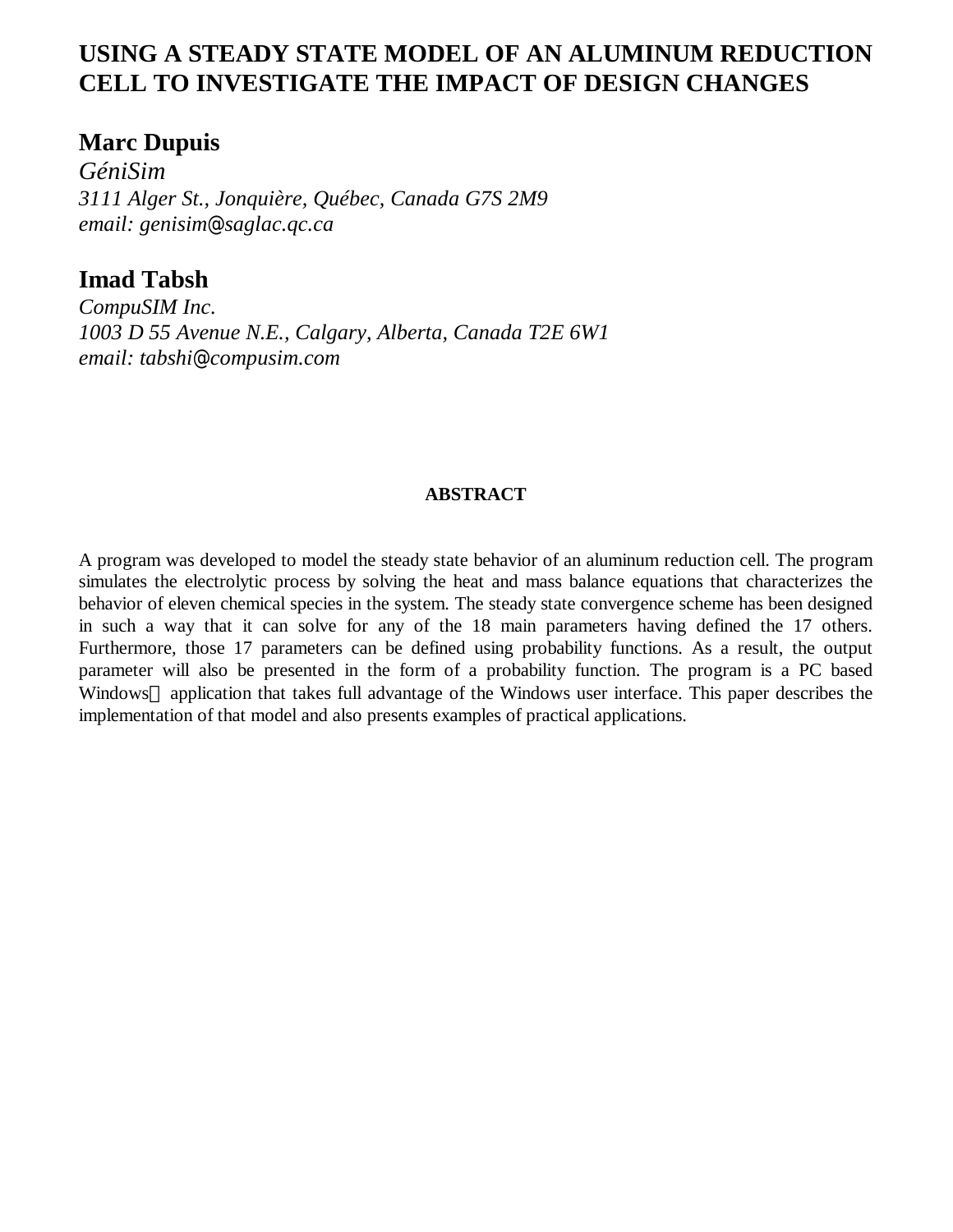## **INTRODUCTION**

The design and operation of an aluminum reduction cell is a complex task requiring a detailed understanding of the behavior of the cell. In a previous publication[1], it has been demonstrated that a computer program can successfully simulate the dynamic behavior of a reduction cell. Such a program is quite valuable as a teaching tool that enables the user to rapidly develop more insight into the behavior of the cell.

Such a dynamic model can also be used to investigate the impact of alternative operating practices or control strategies in order to improve the success rate of potline improvement projects.

The third application of the model that comes to mind is the analysis of the dynamic behavior of new or retrofit cells. This is in the context of performing feasibility studies to quickly establish design target for the anode and cathode voltage drop as well as the anode panel and cathode lining heat dissipation. Obviously, even before studying the dynamic behavior, the new design must first provide an acceptable steady state solution.

Although a steady state model was already part of the full dynamic model package, this paper presents an enhanced version of the steady state solver to be used for risk assessment of design alternatives.

# **PROGRAM OVERVIEW**

Compared to the full dynamic model presented before[1], the steady state model subset only requires a *Process Model* to simulate the electrolytic process that characterizes the pot behavior. The heat balance equation over the system of interest is the only constitutive equation that needs to be solved, the system of interest being defined as the liquid zone (bath and metal) and the solidified ledge. The thermal balance of the system is obtained by evaluating the internal heat generation and the heat loss from the system. In steady state mode, these two must be equal by definition.

# **Internal heat**

The internal heat is evaluated by computing the voltage break down. The task is performed in modules each of which solves for a component of the voltage breakdown using submodels. A submodel consists of one or more equations that define the variable(s) in the module. The program has built-in equations for each submodel based on data in the literature [2-8]. In addition, the user can customize the equations of a submodel using the internal variables available in the simulation.

The modules that define the internal heat are:

- •*Bath composition* •*Bath voltage* •*Bath resistivity*
- 
- •*Electrolysis voltage* •*Bath liquidus* •*Current efficiency*
	-
- 
- 

• *Equivalent voltage to make metal*

# **Heat loss**

Evaluation of the heat loss is simplified by assuming that the heat produced in the system can escape from four different surfaces: the anode panel, the cathode panel, the ledge adjacent to the bath layer and the ledge adjacent to the metal layer.

A constant thermal resistance is assumed for the cathode and anode panels. Thus, the heat loss from these two surfaces is only a function of the difference between the operating temperature and the ambient temperature in the potroom. The anode panel includes everything above the top surface of the bath while the cathode panel includes everything below the level of the collector bars.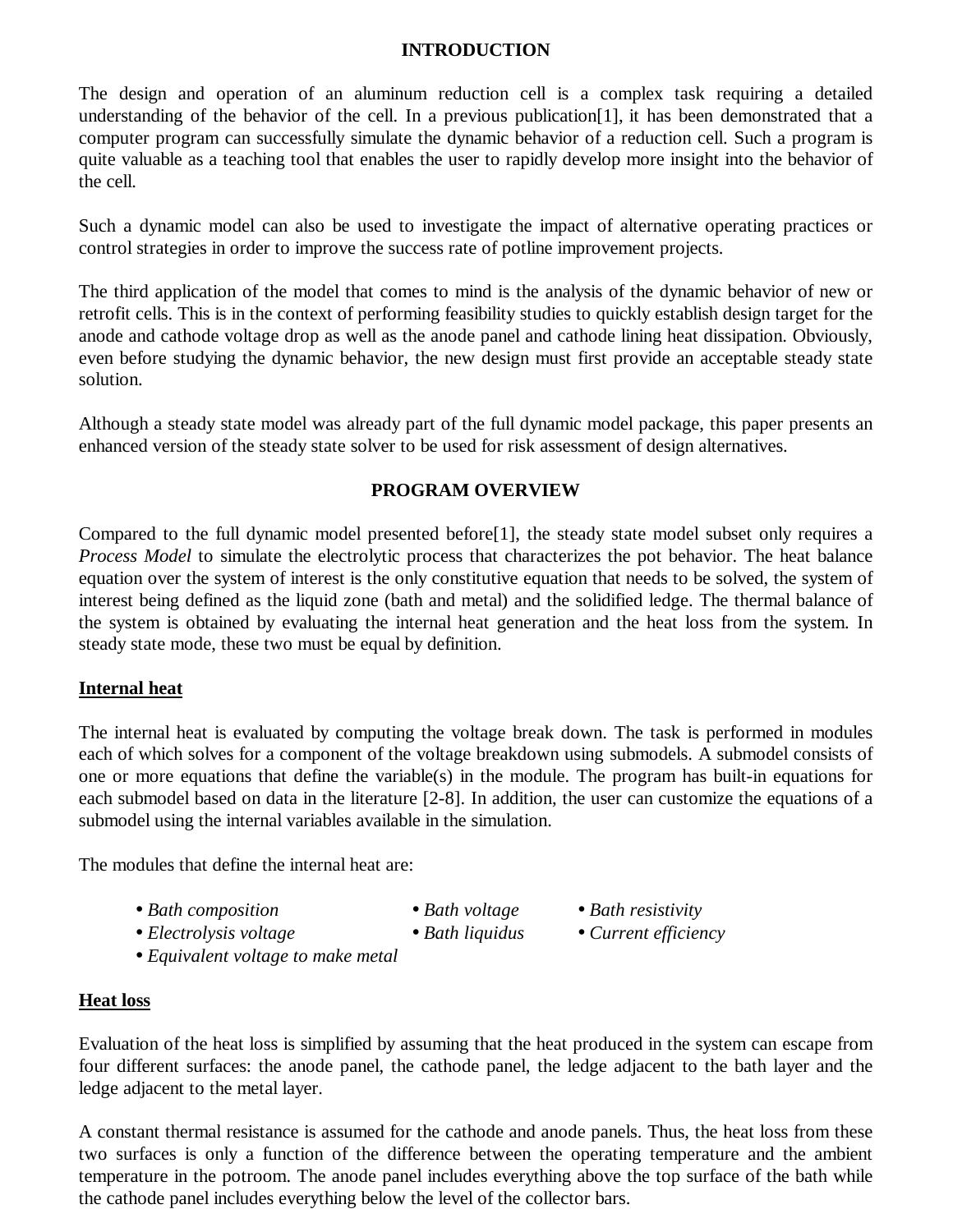The global thermal resistance adjacent to the ledge is a function of the thermal conductivity and the thickness of the ledge, mix and side carbon as well as the heat transfer coefficient of the convective film on the potshell surface.

### **Solution strategy**

The constitutive equation that needs to be solved is:

$$
Internal heat - Heat loss = 0 \tag{1}
$$

The solution strategy is to find the root of the above equation by selecting one 'variable' for the standard Newton-Raphson root search algorithm:

$$
f(\mathbf{x}) = 0 \tag{2}
$$

Any of the 18 main cell input parameters appearing in the Table I may be selected as 'variable' for the root search. This means that the user may select any one of those 18 parameters as an output variable and converge on a steady state solution.

| Amperage of the cell (kA)                     | Length of the anodes (m)                 |
|-----------------------------------------------|------------------------------------------|
| Anode to cathode distance or ACD (cm)         | Width of the anodes (m)                  |
| Concentration of excess aluminum fluoride (%) | Heat loss of anode panel (kW)            |
| Concentration of dissolved alumina (%)        | Anode voltage drop (mV)                  |
| Concentration of calcium fluoride (%)         | Length of the cell cavity $(m)$          |
| Concentration of lithium fluoride (%)         | Width of the cell cavity (m)             |
| Concentration of magnesium fluoride (%)       | Heat loss of the cathode bottom (kW)     |
| Height of bath (m)                            | Cathode voltage drop (mV)                |
| Height of metal (m)                           | Cell operating temperature $(^{\circ}C)$ |
|                                               |                                          |

Table I - List of possible root search 'variable'

## **SIMPLE 'WHAT IF' SCENARIO APPLICATIONS**

This is a very practical tool to test the feasibility of changes in cell design. For demonstration purposes, a case study based on a prototype cell operating at 300 kA is presented [9]. Using the information available in the reference and assuming some values, 17 of the main parameters were defined as shown in table II:

| Amperage of the cell (kA)                 | 300  | Length of the anodes $(m)$               | 1.6  |
|-------------------------------------------|------|------------------------------------------|------|
| Concentration of excess aluminum fluoride |      | Width of the anodes (m)                  | 0.8  |
| $(\% )$                                   | 8.5  | Heat loss of anode panel (kW)            | 235  |
| Concentration of dissolved alumina (%)    | 2.0  | Anode voltage drop (mV)                  | 300  |
| Concentration of calcium fluoride (%)     | 3.0  | Length of the cell cavity $(m)$          | 14.1 |
| Concentration of lithium fluoride (%)     | 0.0  | Width of the cell cavity (m)             | 4.05 |
| Concentration of magnesium fluoride (%)   | 0.0  | Heat loss of the cathode bottom (kW)     | 90   |
| Height of bath (m)                        | 0.20 | Cathode voltage drop (mV)                | 300  |
| Height of metal (m)                       | 0.18 | Cell operating temperature $(^{\circ}C)$ | 975  |

Table II - Cell parameters values from reference 9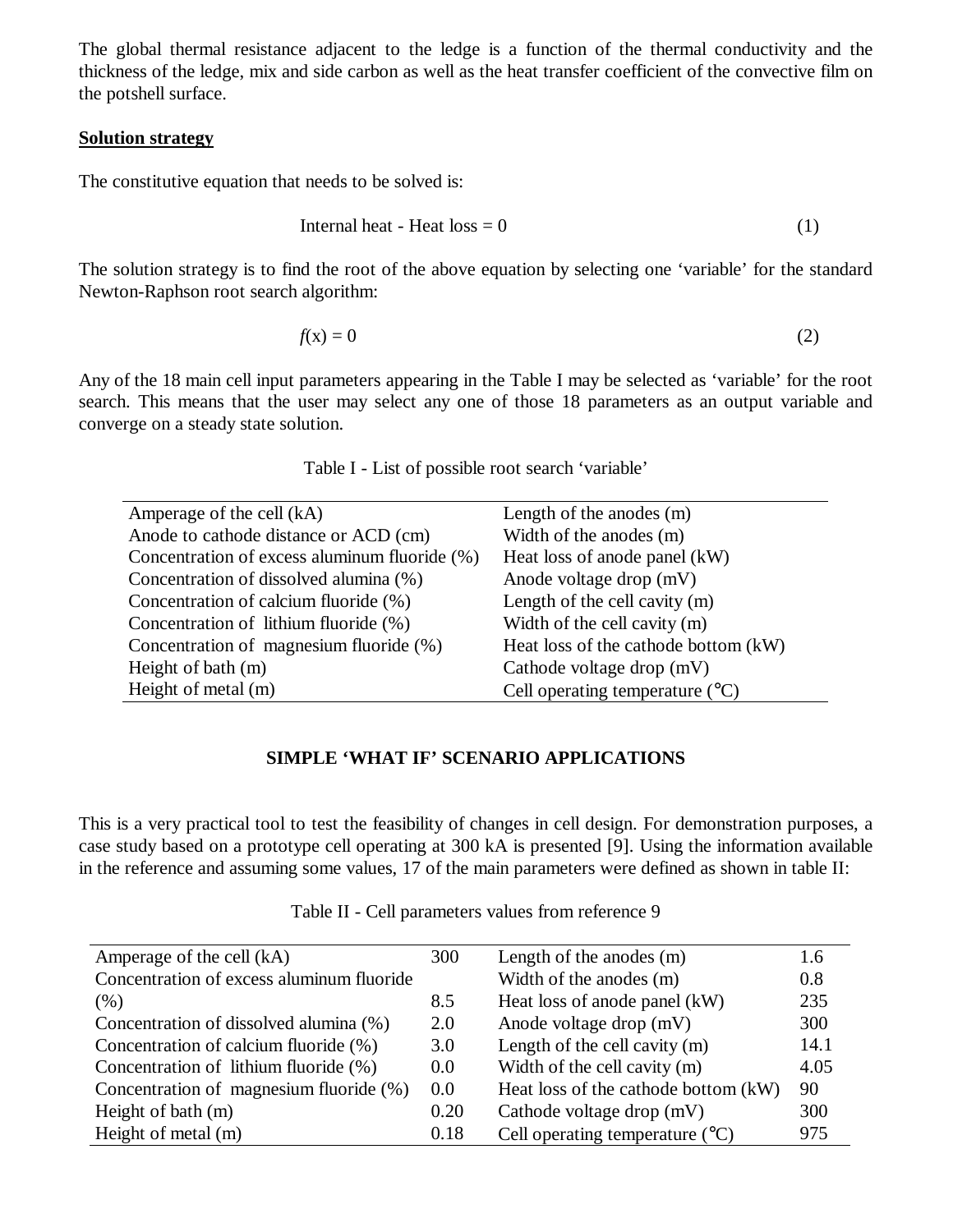ACD, the only undefined input parameter, was selected as the output variable for the Newton-Raphson root search algorithm. Assuming a value of 4.0 cm as the initial guess, the convergence proceeded as follows:

| Table III - Convergence behavior |                 | Table IV - Steady state results |        |
|----------------------------------|-----------------|---------------------------------|--------|
| X                                | $f(\mathbf{x})$ | $ACD$ (cm)                      | 4.9951 |
| 4.0000000                        | $-79.4145$      | Cell voltage $(V)$              | 4.27   |
| 4.9773096                        | $-1.39511$      | Current efficiency (%)          | 91.6   |
| 4.9950992                        | $-4.49E-4$      | Energy consumption (kWh/kg Al)  | 13.89  |
| 4.9951050                        | $-4.6E-11$      | Internal Heat (kW)              | 623.6  |

Further results extracted from the converged steady state solution are presented in Table IV. Those results compare relatively well with those presented in the JOM article. Notice that in reference 9, the reported current efficiency is 94.5%, which seems incompatible with an operating temperature of 975°C according to Solli's model [4].

Using the above results as the standard case, lets try a first 'what if' scenario. Assuming that it is magnetically possible to operate the cell at 4.0 cm ACD even at a higher cell amperage, what is the cell amperage required to maintain the same heat balance at that reduced ACD?

By setting the ACD to 4.0 and selecting the cell amperage as the new output variable, the following results are obtained:

Table VI - Steady state results

| X        | $f(\mathrm{x})$ | Cell amperage (kA)             | 323.3 |
|----------|-----------------|--------------------------------|-------|
| 300.0000 | $-79.4145$      | Cell voltage $(V)$             | 4.13  |
| 324.0782 | 2.8956          | Current efficiency $(\% )$     | 92.1  |
| 323.2599 | $3.35E-3$       | Energy consumption (kWh/kg Al) | 13.36 |
| 323.2589 | $4.64E-9$       | Internal Heat (kW)             | 623.6 |

Notice that the current efficiency has increased since the anodic current density has increased while according to Solli's model [4] the change of the ACD is not affecting the current efficiency.

For the second scenario, operating conditions at 310 kA, 4.0 cm ACD, 960  $^{\circ}$ C and 12% excess AlF<sub>3</sub> were chosen and the metal level was selected as the output variable.

|        | Table VI - Convergence behavior | Table VIII - Steady state results |       |
|--------|---------------------------------|-----------------------------------|-------|
| X      | f(x)                            | Metal level $(m)$                 | 0.203 |
| 0.1800 | 14.924                          | Cell voltage $(V)$                | 4.13  |
| 0.2030 | 0.0                             | Current efficiency (%)            | 94.1  |
|        |                                 | Energy consumption (kWh/kg Al)    | 13.06 |
|        |                                 | Internal Heat (kW)                | 587.6 |
|        |                                 |                                   |       |

As demonstrated, it is quite easy to quickly identify improved operating conditions by using the enhanced steady state model as investigation tool.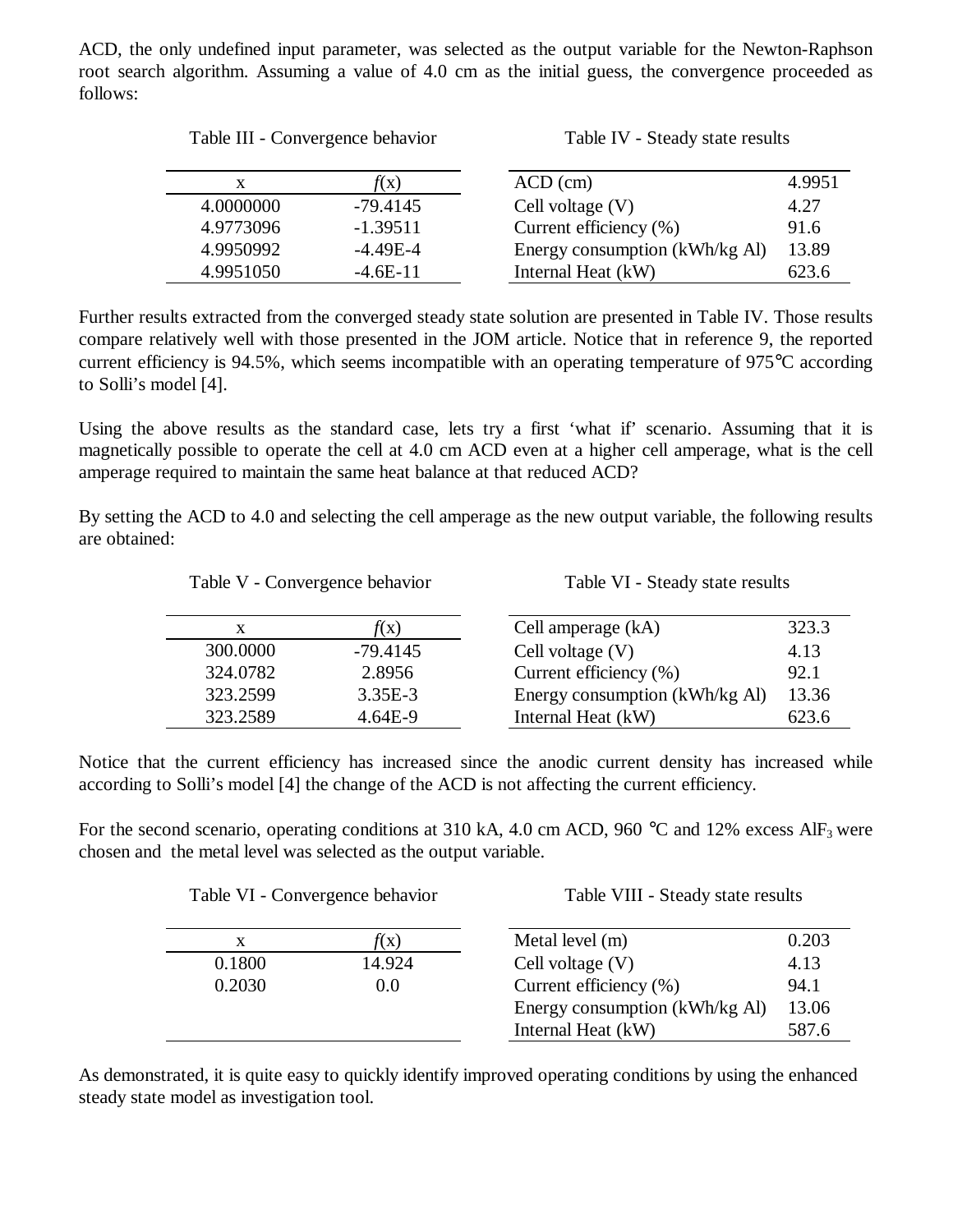## **USING PROBABILITY FUNCTION AS INPUT**

The value of a feasibility study would be significantly improved by the concept of risk assessment. Whenever a new or retrofit design concept is based on a mathematical model [10], there is always a margin of error associated with the predicted operational parameters.

To incorporate the impact of those margins of error individually or collectively on the global cell behavior in a risk assessment study, a probability function was assigned to cell design parameter(s) and a Monte Carlo analysis was carried out.

Four different probability functions were tested and are available for the user to select from:

- uniform probability distribution between two limits, corresponding to a linear cumulative probability function
- ramp probability distribution within two limits, corresponding to a parabolic cumulative probability function
- normal probability distribution characterized by a mean and a standard deviation
- Poisson probability distribution characterized by a mean and a linear conversion between x and the desired parameter value (see figure 1)



Figure 1 - Poisson distribution with a mean of 1

In figure 1, we can distinguish two curves: the smooth curve is the targeted distribution while the seesaw curve was obtained by compiling the results of 100 000 random values based on that distribution. The results indicate that a simple and fast random number generator [11] is acceptable.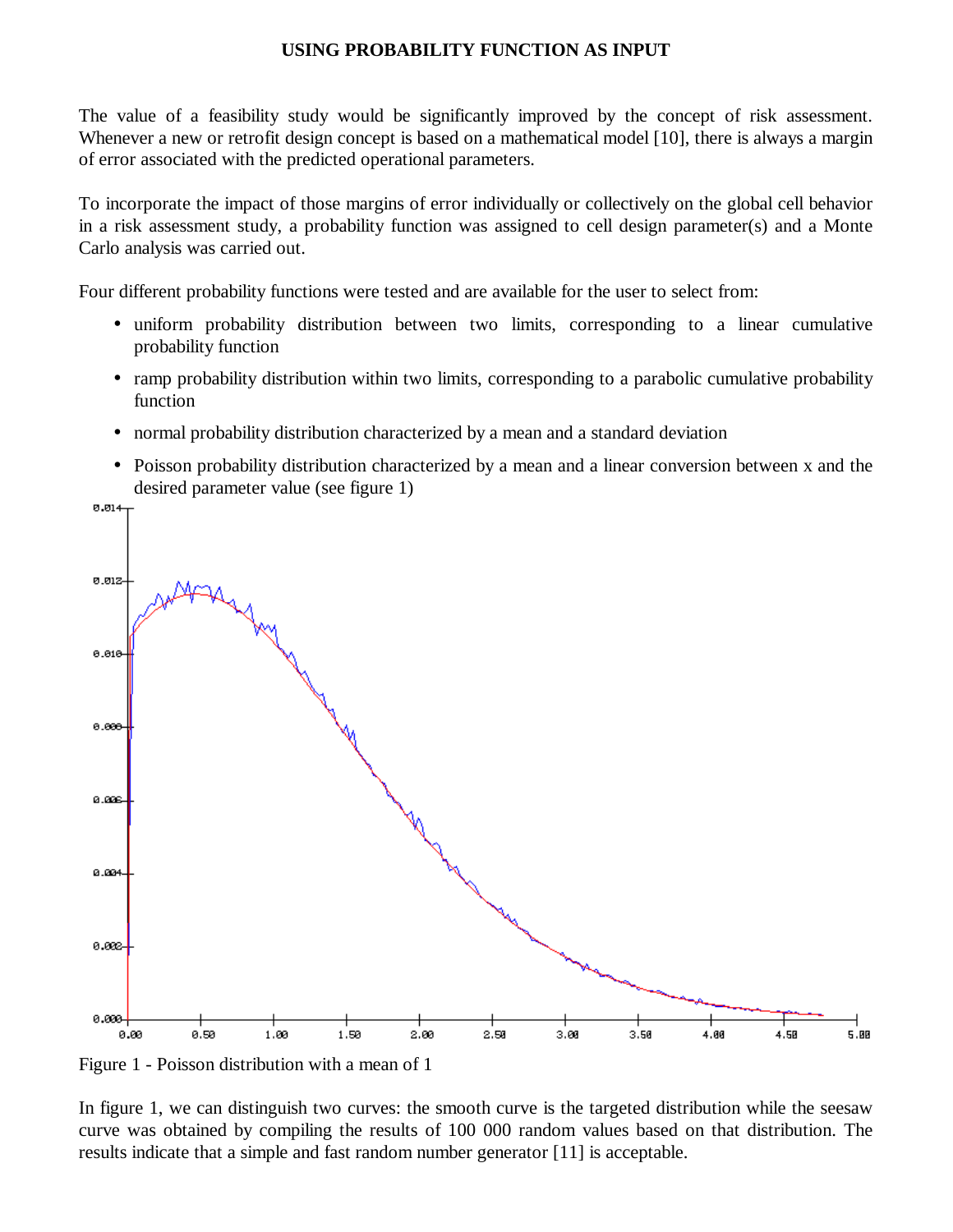#### **ANALYSIS OF RISK ASSESSMENT**

Let's now assume, still using the previous example of the 300 kA cell, that the anode voltage drop and anode panel heat loss were determined by an anode model with an accuracy of 5%. These two cell parameters were thus assigned the following error margins:

- Anode voltage drop  $(mV)$  300  $\pm$  15
- Anode panel heat loss (kW)  $235 \pm 12$

The impact of these error margins on the expected operating cell characteristics was determined first individually then combined.

#### **Anode voltage drop**

In the first run, all the input parameters were defined as they appear in Table II except for the anode voltage drop which was defined as a ramp probability distribution between 285 to 315 mV (see figure 2). The Monte Carlo analysis was run for 100 000 cycles using the ACD as the selected output variable.<br>  $\frac{0.825-1}{0.825}$ 



Figure 2: Input ramp distribution of the anode drop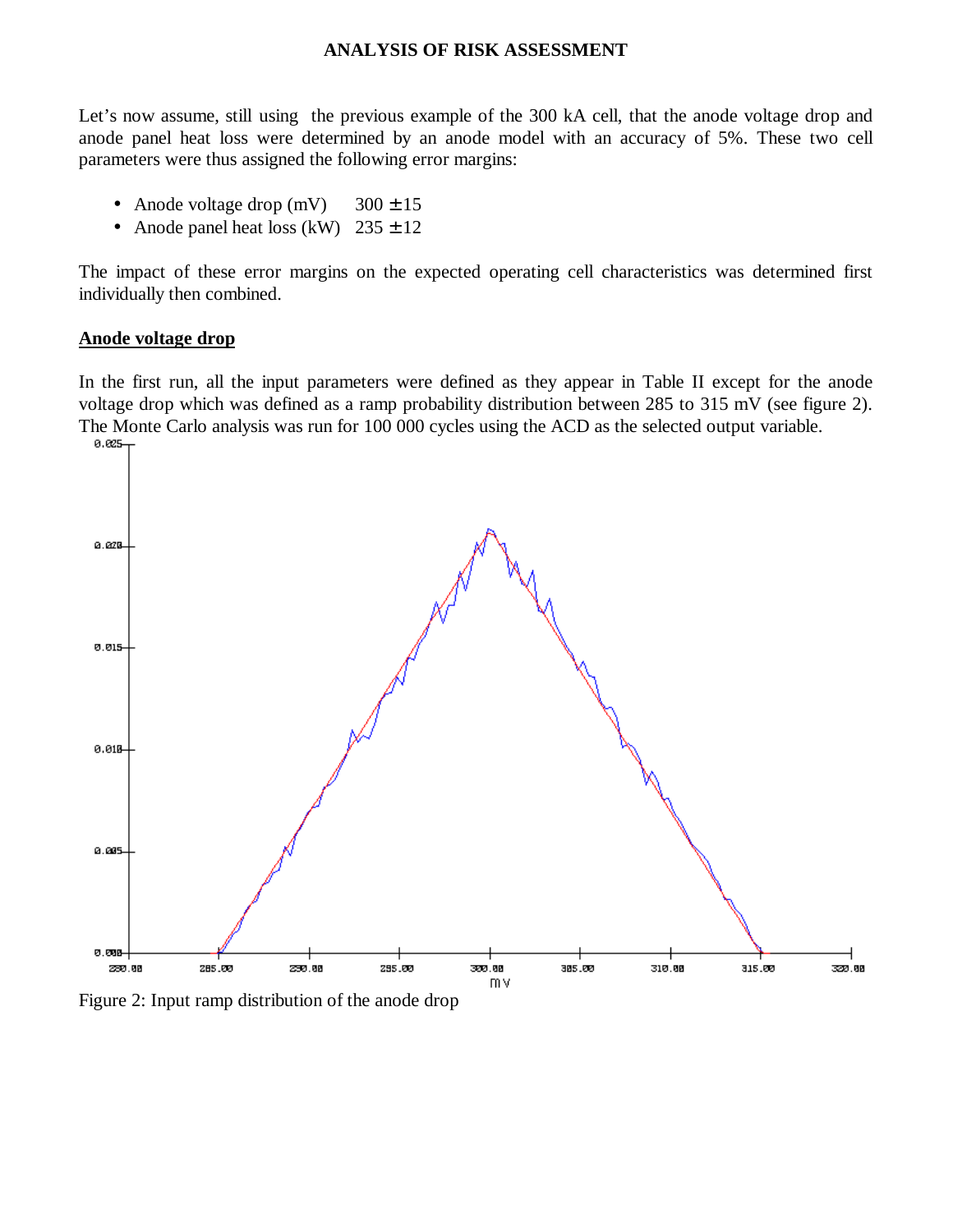

Figure 3: Output distribution of the ACD

Figure 3 shows two curves: the seesaw curve is the obtained output distribution while the smooth curve is the normal distribution that corresponds to the computed output distribution mean and standard deviation of 4.996 and 0.0334 cm, respectively.

In this example, the input ramp distribution of the anode voltage drop (figure 2) was reproduced in the resulting output ACD distribution (figure 3). This is explained by the fact that since the input parameters defined a constant heat loss, the ACD needs to be adjusted in order to compensate for the heat not produced in the anodes in order to maintain the internal heat constant. In the context of a cell designed at the edge of magnetic stability, this error margin of 0.9 mm on the ACD could well make the difference between a stable or an unstable cell design.

#### **Anode panel heat loss**

In the second run, a normal probability distribution was assigned for the anode panel heat loss (see figure 4). The mean was set to 235 kW and a standard deviation was set to 6 kW. The ACD was set to 4.9951 and the cell temperature was selected as the output variable.

The output distribution is a true normal distribution characterized by a mean of 975 °C and a standard deviation of 0.476 °C (figure 5). This time, the internal heat is constant, so in order to maintain the heat loss constant, the cell superheat had to be adjusted to compensate for the heat not dissipated by the anode panel. As we can see in figure 6, this has a significant impact on the corresponding average freeze thickness at the bath level to be expected from that cell design.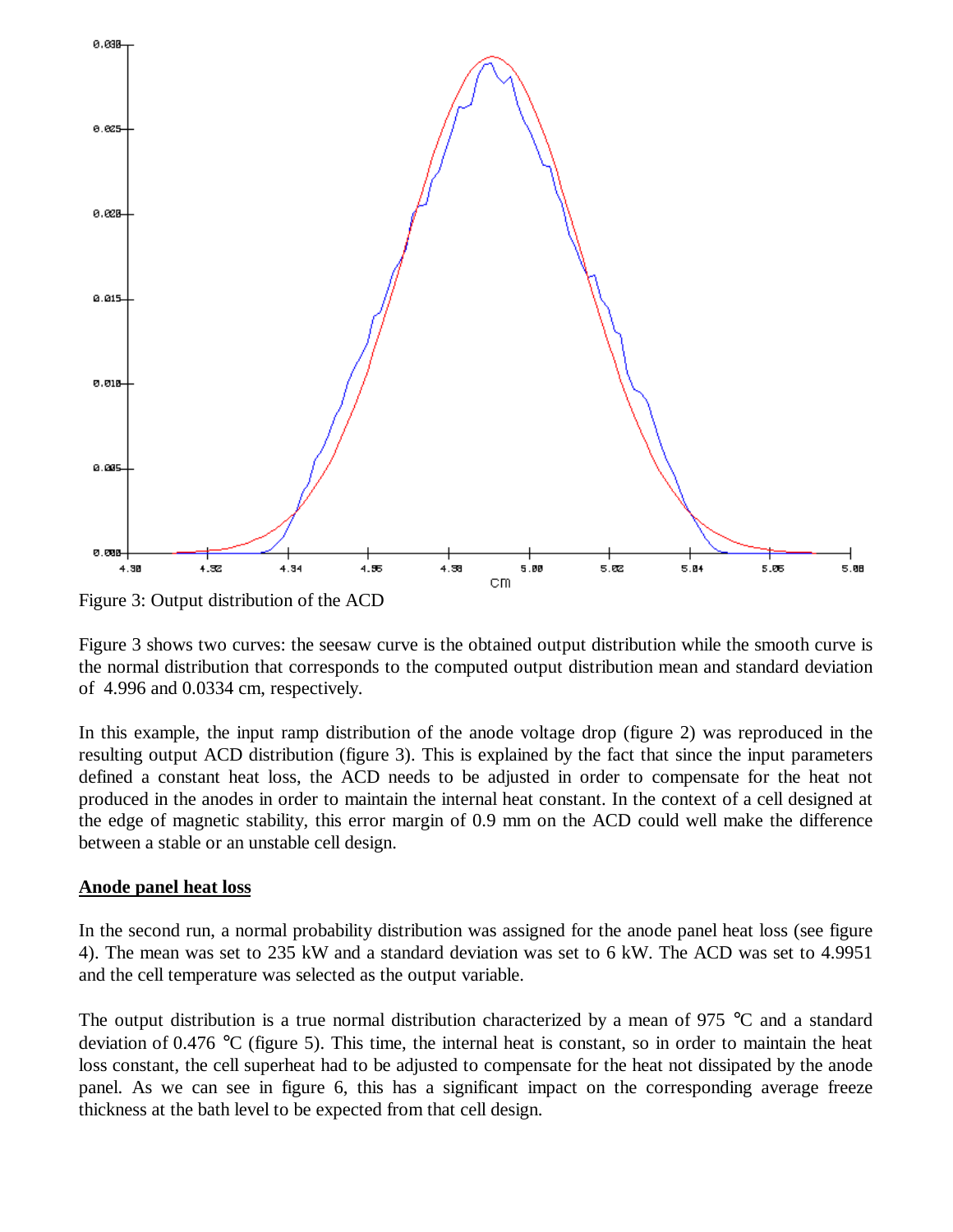

Figure 4: Input normal distribution of the anode panel heat loss



Figure 5: Output distribution of the cell temperature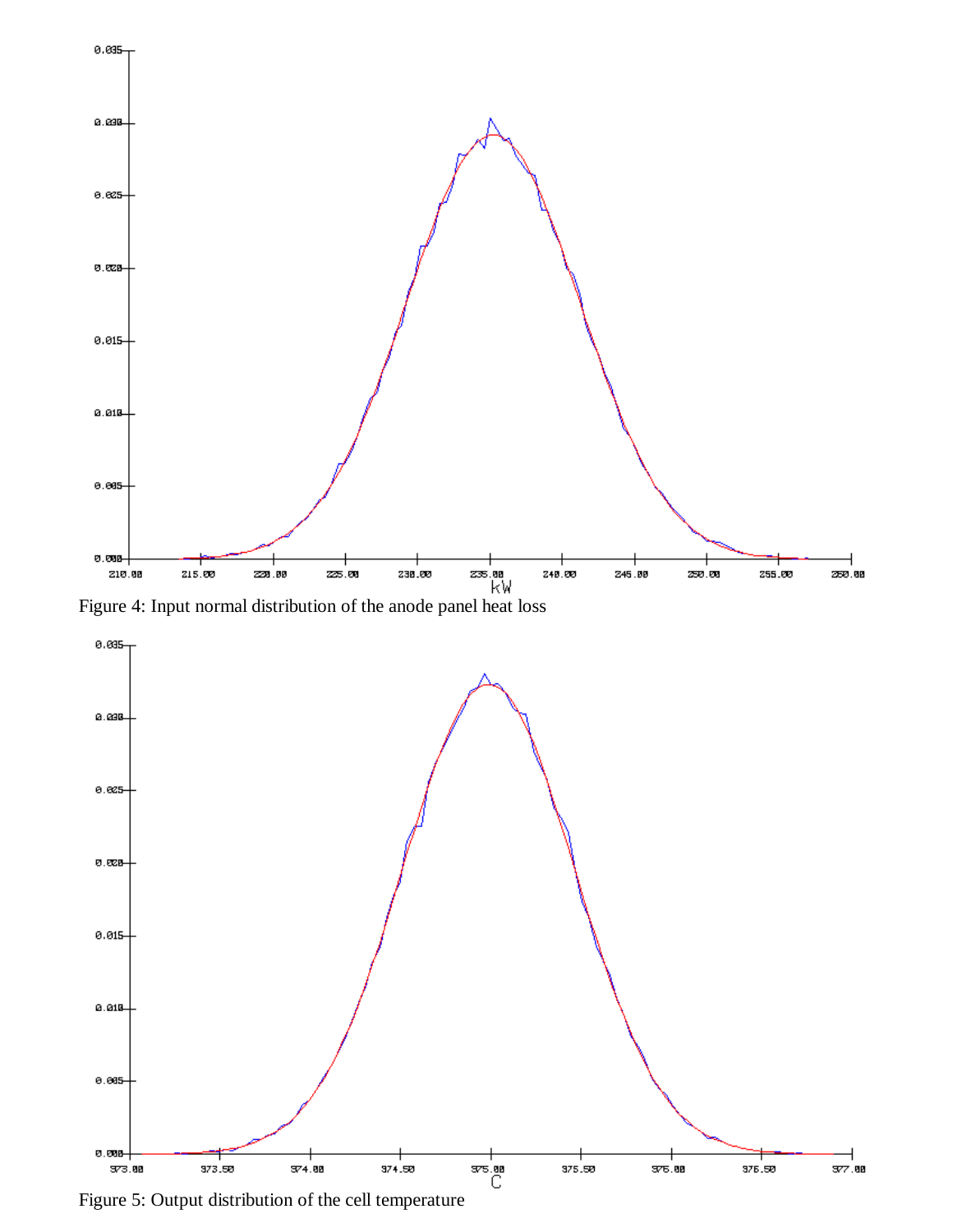

Figure 6: Corresponding distribution for the freeze thickness at bath level

## **Combination of voltage drop and anode panel heat loss**

In the third run, the effect of both margins of error were combined. Notice first that in the first run, the distribution on the anode voltage drop had an influence on the internal heat and by selecting ACD as output variable, the cell internal heat was kept constant. In the second run, the distribution on the anode panel heat loss had an influence on the heat loss and by selecting the cell operating temperature as output variable, the cell heat loss (and the corresponding internal heat) was kept constant. This mean that in both cases the cell voltage was kept constant at 4.27 V.

It is desirable to perform analysis of risk assessment at a constant cell voltage, since it is representative of the real cell operational mode, but this would not occur automatically in this third run since the internal heat and the heat loss will both vary.

To force an analysis at constant cell voltage, the outcome value of the anode voltage drop (from the ramp probability distribution of figure 2) must be used to compute an ACD input value that corresponds to the target cell voltage of 4.27 Volts (figure 3). Then, the normal distribution is used to define the anode panel heat loss (figure 4). Again, the temperature is chosen as output variable.

This third run produced a temperature output distribution identical to the second run (figure 5) indicating that at constant cell voltage, the impact of those two margins of error are not strongly interacting.

Nevertheless, considering the combined impact of both input distributions, forcing a constant cell voltage does not mean forcing a constant internal heat as indicated by the obtained distribution for the cell internal heat/heat loss characterized by a mean of 623.2 kW an a standard deviation of 0.267 kW.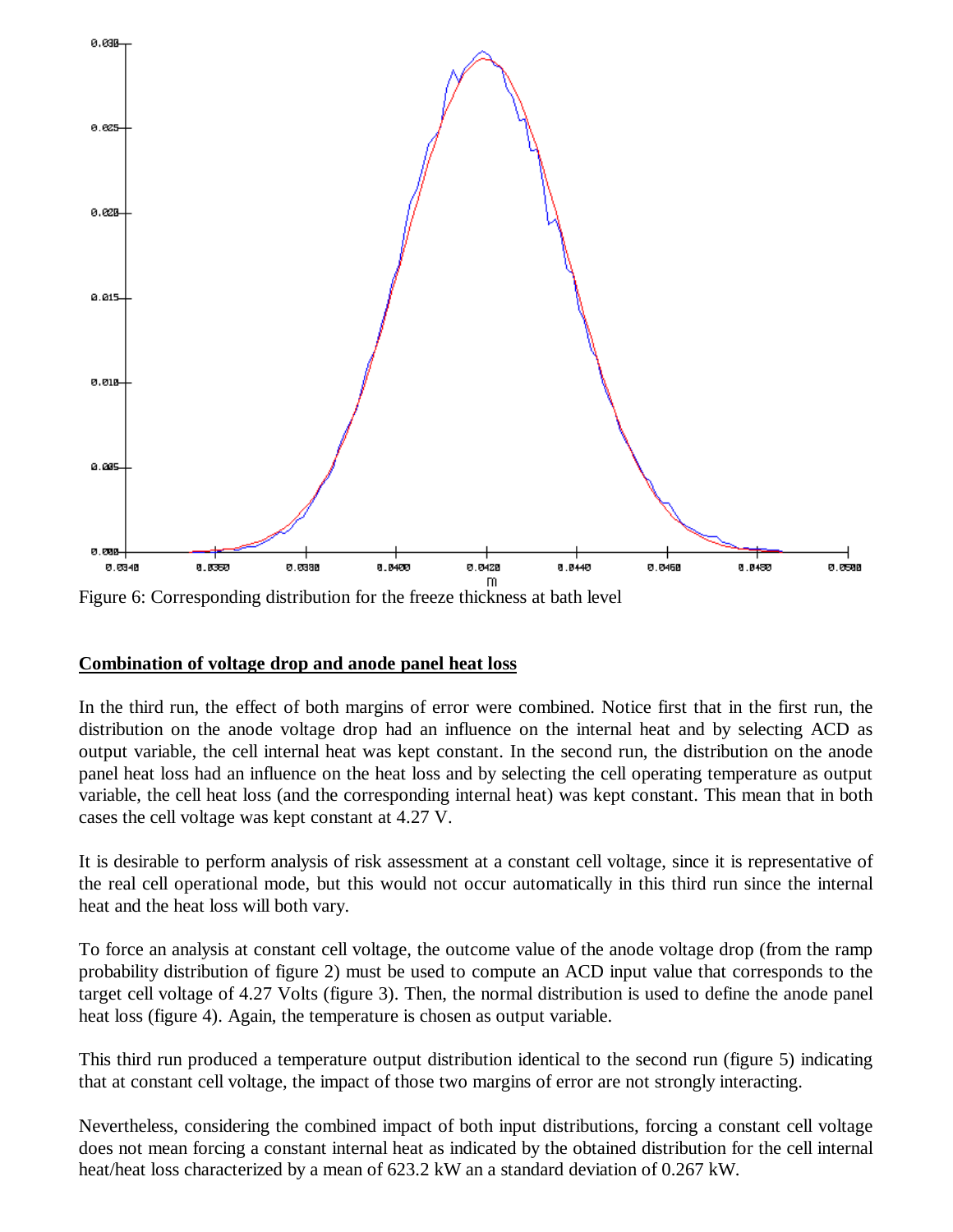

Figure 7: Output distribution of the cell internal heat

A more complicated case study involving more input distributions would obviously result in more complex output distributions having larger standard deviations.

#### **CONCLUSIONS**

An enhanced computer program was developed to simulate the steady state behavior of an aluminum reduction cell more flexibly. The program can be used to perform Monte Carlo simulation where the user can assign probability functions to cell input parameters and the program calculates the distribution of the output parameters. The calculated distribution(s) can be of value in the analysis of risk assessment of new or retrofitted cell design.

Examples of practical applications were presented to demonstrate the flexibility of the program.

#### **REFERENCES**

- [1] I. Tabsh, M. Dupuis and A. Gomes, "Process Simulation of Aluminum Reduction Cells", Light Metals, (1996), 451-457.
- [2] X. Wang, R.D. Peterson and A.T. Tabereaux, "A Multiple Regression Equation for the Electrical Conductivity of Cryolitic Melts", Light Metals, (1993), 247-255.